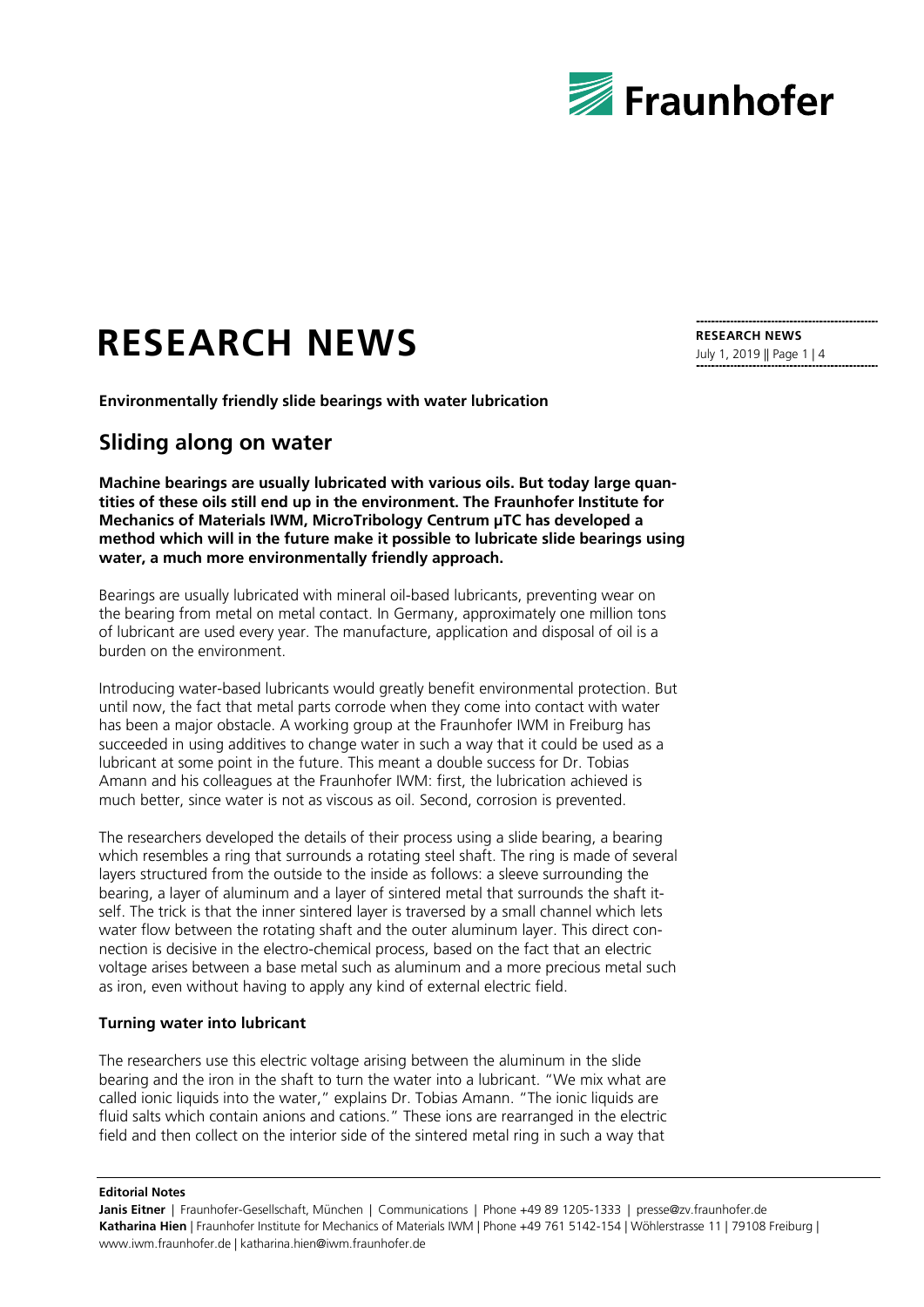

their ends are pointing upward, toward the rotating shaft. This forms a kind of galvanically generated protective layer on which the shaft can glide.

The research team has already demonstrated the viability of the process. Amann and his team are currently looking for partners in industry with whom they plan to further optimize the ionic liquids. "One challenge is that the movement of the shaft generates heat which causes the water to evaporate," the scientist says. "Now we're looking for ionic liquid mixtures which inhibit the evaporation."

## **More efficient small-scale electric motors**

The ion-water mixture is better for the environment than oil, and it also helps to make slide bearings even more efficient. Amann continues, "The shaft glides better when it is wetted with water. This reduces energy consumption compared to operations using considerably more viscous oil." In addition, corrosion is avoided. Normally the oxygen in the water reacts with steels containing iron, ultimately resulting in rust. The electric field prevents this from happening.

In two projects together with their colleagues at the University of Freiburg, both publicly funded by the Baden-Württemberg Ministry of Economic Affairs, Labour and Housing, the experts at Fraunhofer IWM developed even more than the slide bearing with its electro-chemical internal workings. They also designed a new measuring device, referred to as an in situ tribometer, capable of monitoring metallic wear and friction values directly on the slide bearing during operation. Until now it has only been possible to measure the wear on a bearing by disassembling the bearing before assessing and measuring the surfaces. This is highly time-consuming: "Our new tribometer now makes it possible to measure wear in situ, not only making it easier to develop feasible water-based lubricants, but also to continuously monitor bearings," Amann points out.

**RESEARCH NEWS** July 1, 2019 || Page 2 | 4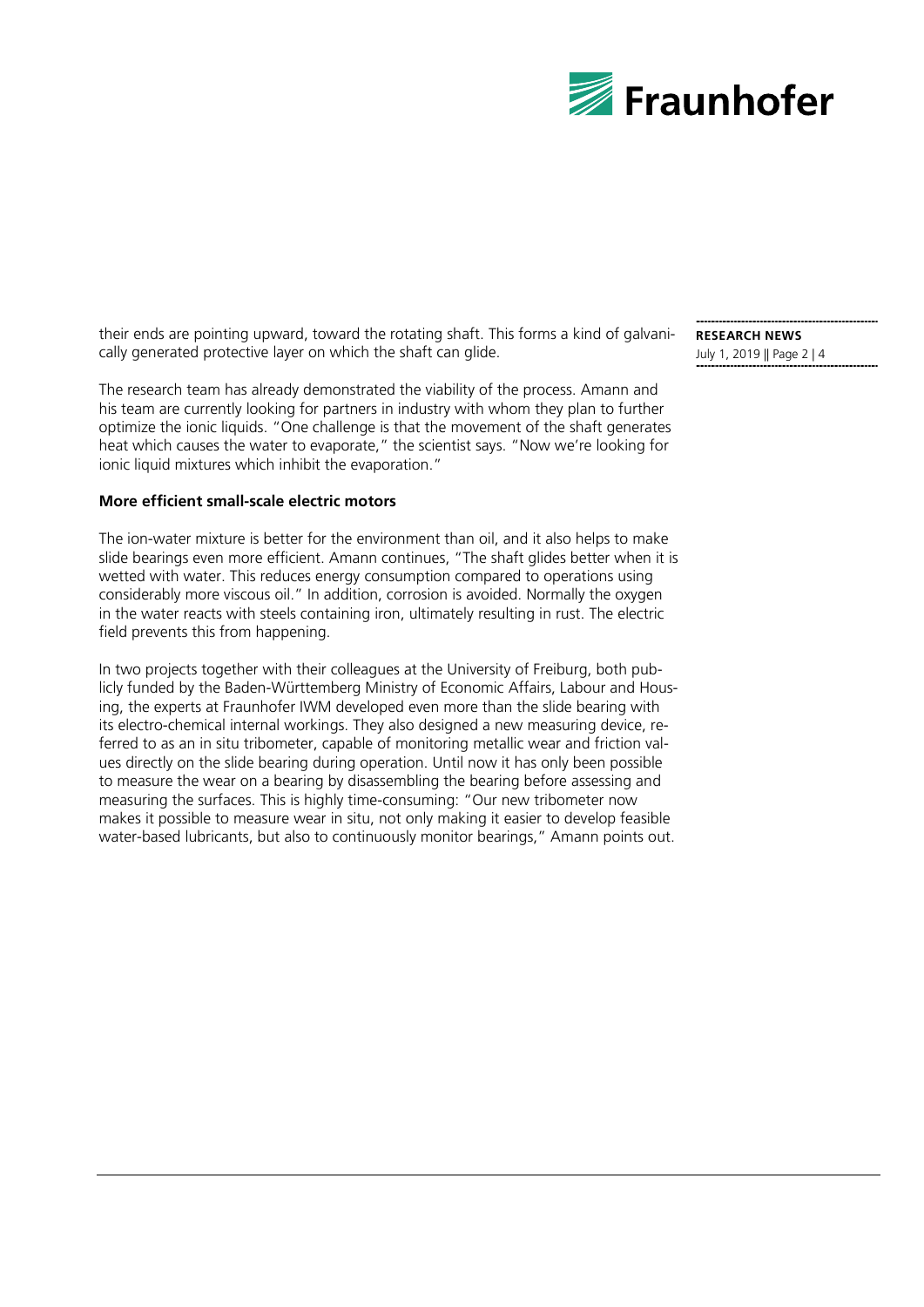

# **New application of a familiar principle in cathodic corrosion protection**

The water lubricant in galvanically coupled slide bearings developed by Fraunhofer IWM is a new application of a long-known principle: active cathodic corrosion protection, which works without additional electricity. This trick prevents rust and corrosion of metals which come into contact with water. What is referred to as a sacrificial anode, a less precious metal, is inserted into the aqueous environment. This anode slowly dissolves, emitting ions into the liquid in the process and creating a small flow of electrons toward the metal to be protected, functioning as a cathode. A negatively charged protective layer then develops on the metal's surface, preventing rust as well as tribocorrosion. This is because positively charged cations from the ionic liquid or water lubricant collect on this negatively charged surface.

**RESEARCH NEWS** July 1, 2019 || Page 3 | 4



**Picture 1: The new in situ tribometer can measure wear and friction values directly on the slide bearing during operation.** 

**© Fraunhofer IWM**